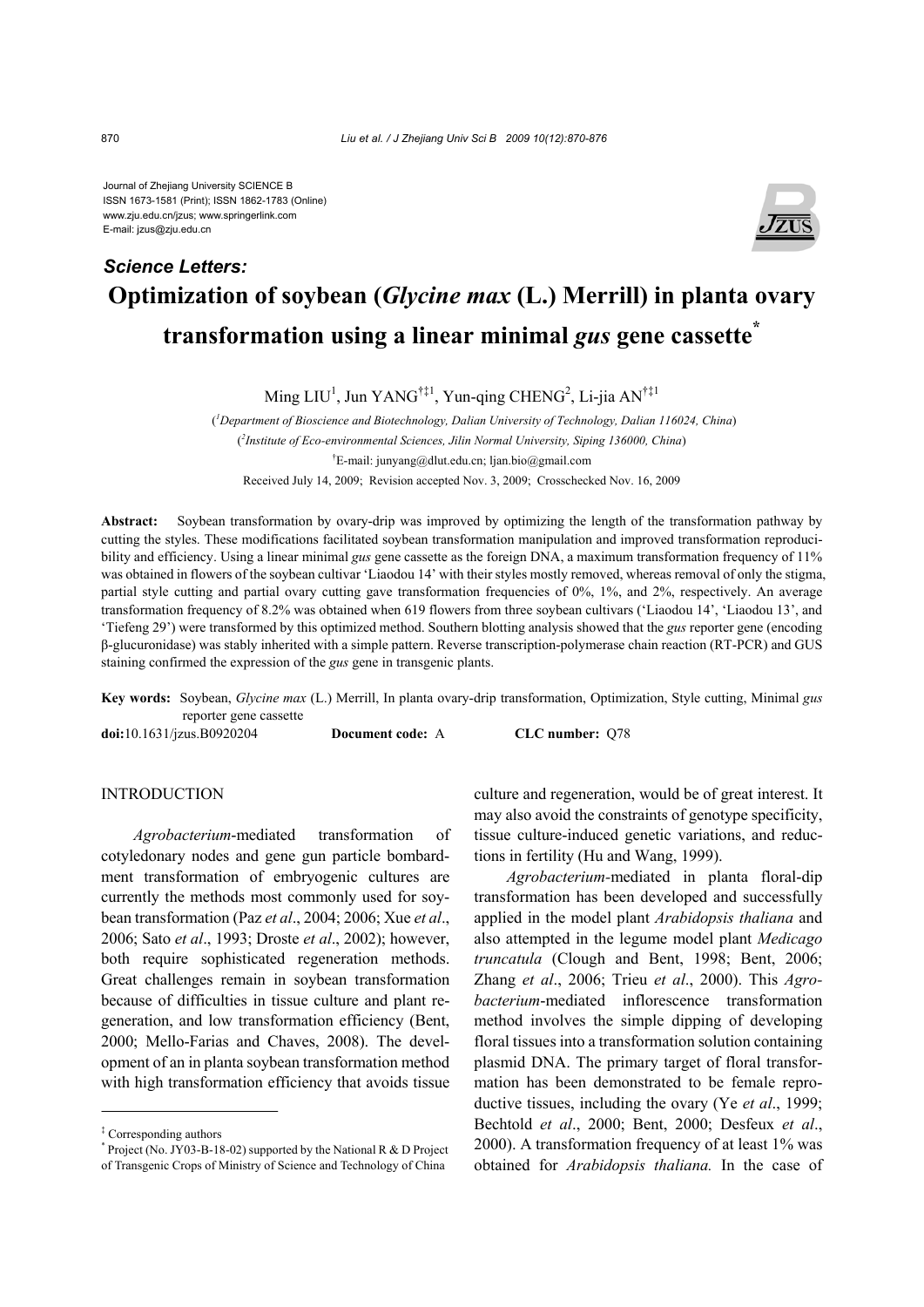*Medicago truncatula*, a transformation frequency of from 4.7% to 76% was reported (Trieu *et al*., 2000). However, the transformation of *M*. *truncatula* using this technique has not been reproduced elsewhere or used again in the same lab (Chabaud *et al*., 2007). *Agrobacterium-*mediated floral transformation frequently resulted in the occurrence of undesirable sibling transformants and unhealthy plants (Trieu *et al*., 2000). Thus a method for plant transformation that could dispense with the use of *Agrobacterium* as well as vector with potential integration of backbone and undesirable DNA sequences would be ideal.

Recently, direct transformation of a minimal linear gene cassette by stigma or ovary-drip without using bacteria has been reported in corn and soybean (Gao *et al*., 2007; Wu *et al*., 2008; Yang *et al*., 2009a; 2009b; Liu *et al*., 2009). This simple direct transformation method does not require the *Agrobacterium* Ti plasmid or vector, and does not result in any unnecessary backbone or selective marker in the transgenic products. Fluorescein isothiocyanate (FITC) labelled DNA tracing studies have shown that exogenous DNA could enter the soybean embryo sac more readily via a shortened pathway created by ovary-cutting (Liu *et al*., 2009). Direct transformation of a linear gene cassette in onion lower epidermal cells revealed that, although lacking the mediation of the *Agrobacterium* plasmid, the exogenous gene could enter the host cell nucleus and be successfully expressed (Cheng *et al*., 2009). The frequency of successful soybean ovary-drip transformation is about 3% (Liu *et al*., 2009). Current ovary-drip protocols are limited to only a few soybean cultivars. Therefore,

more detailed analysis of the transformation pathway and application of this technique to more cultivars are required to confirm its transformation efficiency and reproducibility.

In this study, we further investigated the soybean ovary transformation method using a minimal linear *gus* gene cassette, by optimizing the length of the transformation pathway through varying the length of the style by cutting. Molecular and biochemical analyses of the transformants and their progeny plants were carried out. These modifications facilitated transformation manipulation and improved transformation reproducibility and efficiency.

## MATERIALS AND METHODS

## **Soybean cultivars**

Three elite soybean cultivars from Northeastern China were used in this study: 'Liaodou 14', 'Liaodou 13', and 'Tiefeng 29', provided by the Liaoning Academy of Agricultural Sciences, China.

# **Preparation of DNA cassettes for ovary transformation**

The linear minimal *gus* reporter gene cassette was generated by polymerase chain reaction (PCR) using pBI121 (Clontech, USA) as a template and the primers PT1 (5′-tggcaggatatattgtggtgtaaactgcctgcaggtccccagatt agcctt-3′) and PT2 (5′-gtttacccgccaatatatcctgtcaccgatct agtaacatatgagacaccgc-3′), according to Gao *et al*. (2007). The relative positions of all primers on the minimal *gus* reporter gene cassette are shown in Fig.1.



**Fig.1 Schematic diagram of minimal** *gus* **reporter gene cassette**

The minimal *gus* reporter gene cassette contains four basic elements: a 35S promoter, the *gus* reporter gene, a NOS terminator, and T-DNA border repeats (LB: left border; RB: right border). The binding sites of the various primers and the unique sites, *Bam*HI and *Sac*I, within the minimal *gus* gene cassette, are shown. Primer pairs, 35S/NOS and *gus*F1/*gus*R1, were used for PCR screening; *gus*F1/*gus*R2 and *gus*F2/*gus*R2 were used for RT-PCR analysis. The 1019 bp PCR fragment amplified with *gus*F1 and *gus*R1 was used as a probe for Southern blotting analysis. The *Actin* gene was used as an internal reference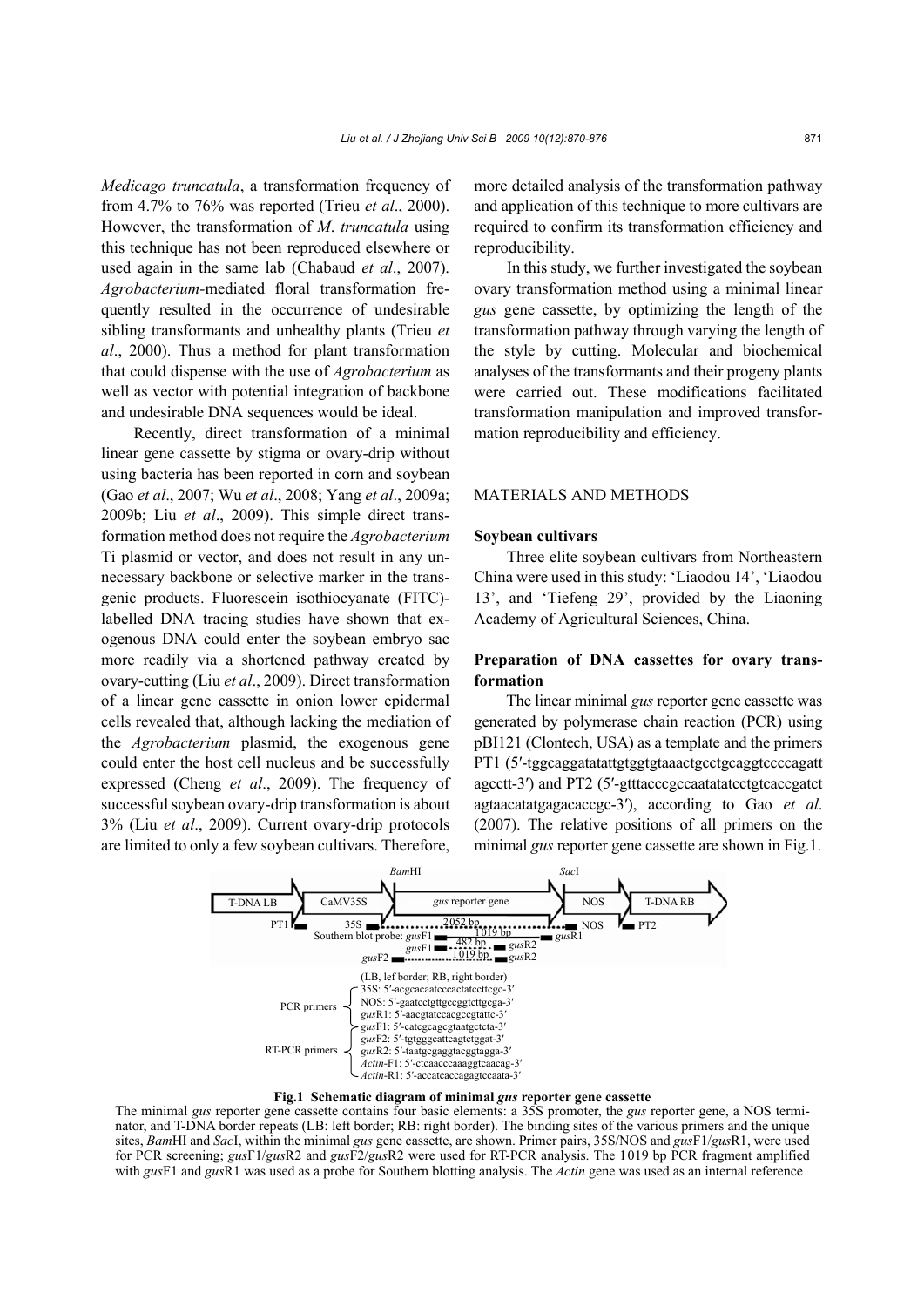#### **Soybean ovary transformation**

The soybean transformation procedure was modified from that of Liu *et al*.(2009). 'Liaodou 14' was used to investigate the effects of style cutting on transformation. After removing the two wing petals and one keel petal, the stigmas and styles were exposed. The styles were then cut off at various lengths using dissecting scissors (Fig.2).



**Fig.2 Schematic representation of a soybean pistil showing the four style cutting sites**

First degree cutting corresponds to the stigma removal only; second degree corresponds to the cutting of half of the style exposed above the hidden ovary; third degree style cutting is complete removal of the whole style, but no ovary wounding; fourth degree cutting wounds a part of the ovary

For ease of reference, the extent of cutting was designated as first, second, third, or fourth degree cutting: first degree cutting removed only the stigma, the style remaining intact; second degree cutting removed about  $1/2 \sim 2/3$  of the style; third degree cutting completely removed the style, without wounding the ovary; fourth degree cutting completely removed the style and also removed about 1/5~2/5 from the top of the ovary. Seven microliters of a DNA solution containing 200 μg/ml of the gene cassette in  $0.1 \times$  SSC  $(1.5 \text{ mmol/L}$  Na<sub>3</sub>C<sub>6</sub>H<sub>5</sub>O<sub>7</sub>, 15 mmol/L NaCl) was immediately applied to the cut site. The transformed flowers were tagged, whereas untreated flowers, or buds at the same node, were gently removed. The seeds from transformed flowers were harvested and planted for subsequent analysis. Seeds harvested from untreated flowers at different nodes were used as controls in further molecular and biochemical analyses.

The cutting length that gave the maximum transformation frequency was chosen for large-scale transformation of three Chinese soybean cultivars, 'Liaodou 14', 'Liaodou 13' and 'Tiefeng 29'. The seeds from transformed flowers with linear gene cassette were harvested and planted for subsequent analysis. The seeds from flowers treated with only  $0.1 \times$  SSC solution were harvested as the controls for each cultivar in further molecular and biochemical analyses.

## **Selecting soybean transformants by PCR**

Genomic DNA was extracted from fresh leaves of  $T_0$  or  $T_1$  plants using the cetyltrimethylammonium bromide (CTAB) method (Murray and Thompson, 1980). Initial PCR screening was performed with genomic DNA using the primers *gus*F1 (5′-catc gcagcgtaatgctcta-3′) and *gus*R1 (5′-aacgtatccacgccgta ttc-3′), which were derived from an internal region of the *gus* gene. The PCR conditions were: 98 °C/2 min; 30 cycles of 98 °C/30 s, 55 °C/1 min, and 72 °C/45 s, followed by holding at 72 °C for 10 min. For a positive PCR control, pBI121 was used as a template instead of genomic DNA. The expected PCR product size was 1019 bp. The positive transformants were then screened by a second PCR with the primer pair 35S/NOS (35S: 5′-acgcacaatcccactatccttcgc-3′; NOS: 5′-gaatcctgttgccggtcttgcga-3′) under the same conditions but with the extension time changed to 2 min during the 30-cycle step. The expected product size was 2052 bp.

#### **Southern blotting analysis**

Genomic DNA was isolated from young leaves of PCR positive  $T_0$  or  $T_1$  plants using the plant DNA extraction kit (Roche, USA). To investigate the transgene integration site, the genomic DNA was digested with the single cut enzyme *Bam*HI, *Sac*I, or *Bam*HI/*Sac*I, and separated on a 0.8% (w/v) agarose gel, transferred to Hybond  $N^+$  membranes (Amersham Biosciences, USA) and subjected to Southern blotting analysis performed according to standard protocol at 50 °C (Sambrook *et al*., 1989). A PCR fragment of the *gus* gene was generated as a probe, using pBI121 as a template and the primers  $gusF1/gusR1$ , and then labelled with  $32P$  using a random primer DNA labelling kit (TaKaRa, Japan). Autoradiography was performed with Kodak X-Omat AK films according to standard procedures.

# **Reverse transcription-polymerase chain reaction**

The expression of the *gus* reporter gene was determined by reverse transcription-polymerase chain reaction (RT-PCR). Total RNA was isolated from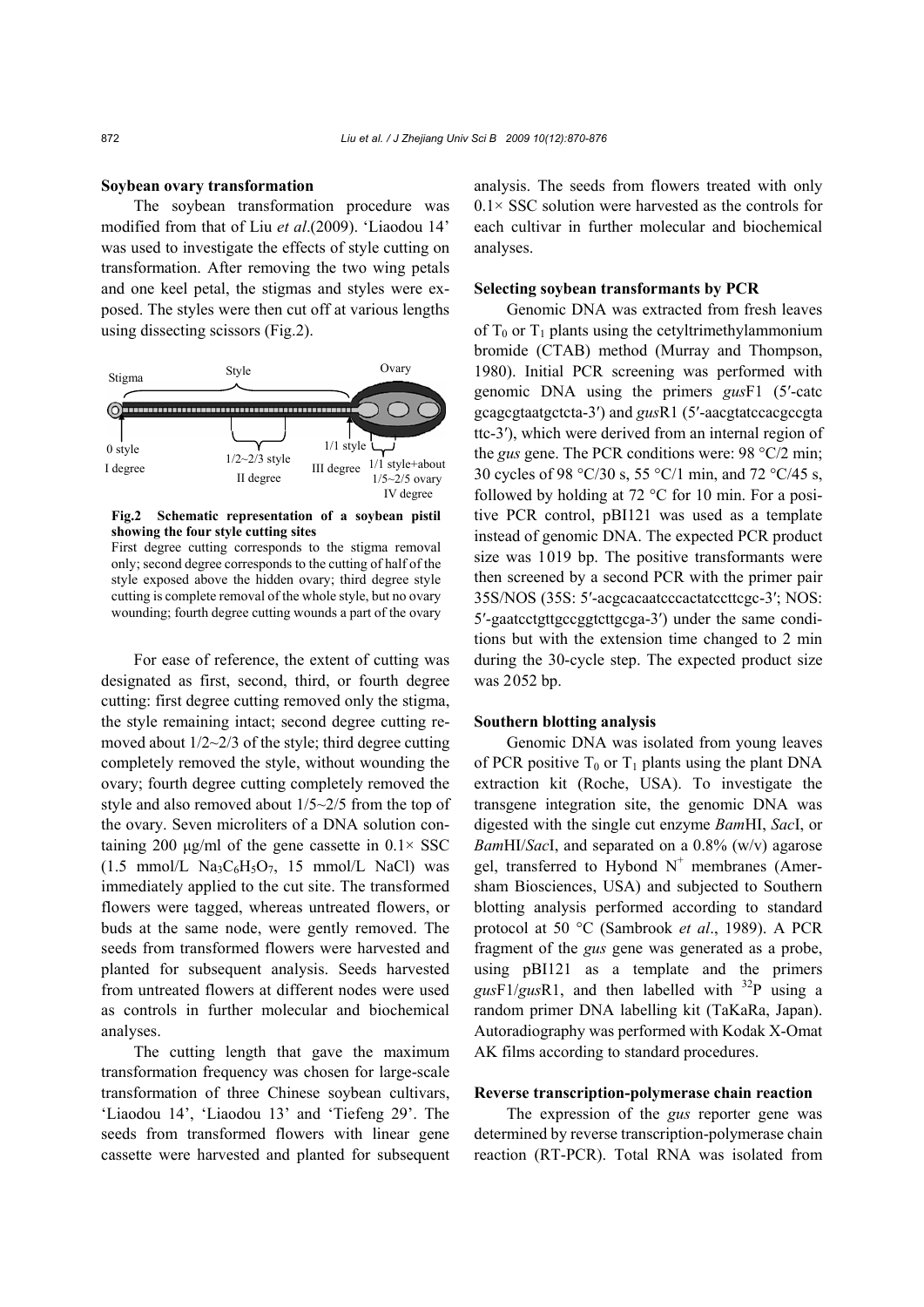fresh leaves of  $T_1$  transgenic plants with Trizolreagent (GibcoBRL, USA) according to the manufacturer's protocol. The isolated RNA was pretreated with RNase-free DNAse I (TaKaRa, Dalian, China) and then precipitated by ethanol. cDNA was synthesized from 1 μg of RNA with AMV reverse transcriptase and random primers (RNA PCR kit ver. 2.1, TaKaRa, Dalian, China). The cDNA was used for further PCR with primers *gus*F2 (5′-tgtgggcattc agtctggat-3′) and *gus*R2 (5′-taatgcgaggtacggtagga-3′) or *gus*F1/*gus*R2 to obtain a 1019 bp or 482 bp fragment of the *gus* reporter gene. The actin gene was used as an internal reference, using the primer pair *Actin*-R1 (5′-ctcaacccaaaggtcaacag-3′) and *Actin*-F1 (5′-accatcaccagagtccaata-3′).

# **GUS staining**

RT-PCR positive transgenic plants were also analyzed by GUS staining, according to the procedure described by Jefferson (1987) with some modifications. Leaves or roots from two-week-old plants were pretreated with 0.5 g/L cefotaxime sodium for 3 min followed by 1 min of washing with sterile water, and were then stained with 5-bromo-4-chloro-3-indolyl glucuronide (X-Gluc) solution (0.5 mg/ml X-Gluc dissolved in 50 mmol/L NaPO<sub>4</sub>, pH 7.0, containing 0.1 mol/L ferricyanide, 0.1 mol/L ferrocyanide, 10 mmol/L Na<sub>2</sub>EDTA, 0.1 % (v/v) Triton X-100, and 20% (v/v) methanol) at 37  $\degree$ C overnight. The stained leaves were bleached in 95% (v/v) ethanol for 4 h, followed by 75% (v/v) ethanol overnight.

#### **Statistical analysis**

All statistical analyses were performed using SPSS program version 11.0 (SPSS, Chicago, IL, USA). Data were first analyzed by one-way analysis of variance (ANOVA). When differences were found, Duncan's multiple range tests were used to compare the means of transformation frequencies.

## RESULTS

# **Effects of different style cutting treatments on soybean ovary transformation**

The length of the pathway by which foreign DNA enters the embryo sac is regarded as one of the key factors affecting transformation efficiency (Liu *et* 

*al*., 2009). A shortened pathway, by partial ovary cutting, facilitated the entry of DNA molecules into the embryo sac (Liu *et al*., 2009), but also resulted in reduced pod-bearing rates (Gao *et al*., 2007). In this study, we compared the effects of four types of style cutting on transformation efficiency in detail. First degree cutting that removed only the stigma yielded few transformants; second degree cutting that removed 1/2~2/3 of the whole style yielded a transformation frequency of 1.0%; while, fourth degree cutting, with partial ovary removal and the shortest passageway, yielded a frequency of 2.0% (Table 1). The complete removal of the style without wounding the ovary (third degree cutting) yielded a maximum transformation frequency of 11.0% (Table 1). We assume that third degree cutting created a shorter pathway but a higher pod-bearing rate compared with fourth degree cutting in which ovary wounding might increase the risk of bacterial infection and pod abortion. Thus third degree cutting, which had the optimum transformation frequency, was selected for subsequent transformations.

**Table 1 Effects of different style cuttings on transformation frequencies and pod bearing rates in Chinese soybean cultivar genotype Liaodou 14 transformed with minimal** *gus* **reporter gene cassette**

| Style<br>cutting | Flowers | Pods | PR<br>$\binom{0}{0}$ | $T_0$<br>plants | <b>PPP</b> | TF<br>$\frac{1}{2}$ |
|------------------|---------|------|----------------------|-----------------|------------|---------------------|
| Uncut            | 200     | 110  | 55.0                 | 310             |            | 0                   |
| First            | 213     | 97   | 45.5                 | 179             |            | 0 <sup>a</sup>      |
| Second           | 206     | 90   | 43.7                 | 175             |            | $1.0^{\circ}$       |
| Third            | 209     | 81   | 38.8                 | 135             | 23         | 11.0 <sup>d</sup>   |
| Fourth           | 197     | 50   | 25.3                 | 20              | 4          | 2.0 <sup>c</sup>    |

PR: pod-bearing rate; PPP: PCR positive plants; TF: transformation frequency. \* Transformants were screened by PCR using *gus* specific primers *gus*F1 and *gusR1*; <sup>a,b,c</sup> and <sup>d</sup> indicate significance differences at the 0.05 probability level

# **Analysis of genotype effect on transformation efficiency**

Following the first successful transformation experiment (Table 1), in which the treatment with the highest transformation efficiency was determined, one additional experiment was undertaken to detect the effect of genotype on the transformation efficiency. A total of 619 flowers from three soybean cultivars were transformed with the linear DNA cassette using the optimized ovary-drip method, yielding from 7.1% to 11.3% transformed plants among the  $T_0$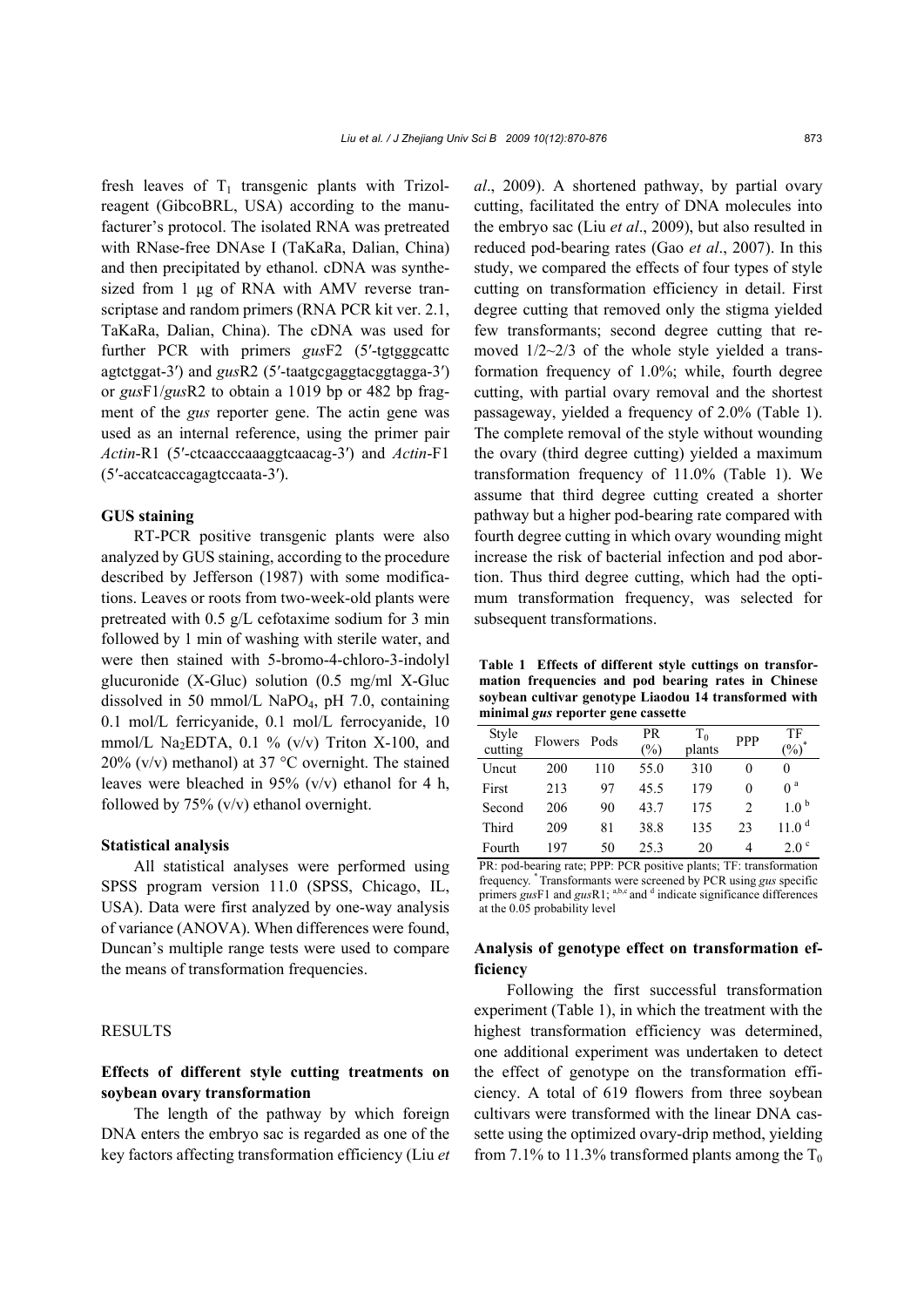seedlings. The transformation efficiencies among the different cultivars showed no significant differences, with an average transformation frequency of 8.2% (Table 2). The PCR results from representative positive plants are shown in Fig.3.

**Table 2 Large-scale transformation using third degree style cutting in three Chinese soybean cultivar genotypes**

| cultivars flowers plants |      |     | plants | Recipient Treated $T_0$ PCR positive Transformation<br>frequency $(\% )$ |
|--------------------------|------|-----|--------|--------------------------------------------------------------------------|
| Tiefeng 29               | -295 | 125 | 21     | 71 <sup>a</sup>                                                          |
| Liaodou 13               | 174  | 84  | 13     | 75 <sup>a</sup>                                                          |
| Liaodou 14               | 150  | 93  | 17     | 11.3 <sup>a</sup>                                                        |
| Total                    | 619  | 302 | 51     | 82                                                                       |

<sup>a</sup> indicates that the frequencies are not significantly different among the three soybean cultivars at the 0.05 probability level





Genomic DNA, isolated from the leaves, was screened for the integrity of the minimal *gus* reporter gene cassette by PCR using two primer pairs: 35S/NOS (2052 bp) and *gus*F1/*gus*R1 (1019 bp). M: DNA marker DL2000 (Ta-KaRa); Samples 1~12: transformed soybean plants (positive results are shown except in Sample 4 and Sample 9); C: the plants from the untreated flowers; P: pBI121. A similar PCR analysis was carried out in large-scale transformation with soybean plants from the flowers transformed with  $0.1 \times$  SSC as the control

#### **Transgenic integration and inheritance**

The existence of the *gus* reporter gene in the host soybean genome was confirmed by Southern blotting analysis. Total genomic DNA of  $T_0$  plants from three independent transformants was digested with *Bam*HI, *Sac*I, or *Bam*HI/*Sac*I and probed with a 1019 bp *gus* gene fragment. A low number of bands were observed, indicating a low number of insertion sites (Fig.4a). For sample 1, three bands were obtained with *Bam*HI and two bands with *Sac*I, indicating one insertion site with two copies in a tail-tail orientation, and another insertion site with one independent copy. Sample 2 showed two bands with *Bam*HI or *Sac*I, indicating two insertion sites, each with one copy. Sample 24 showed three copies inserted at independent sites. Similar results were observed for their progenies (Fig.4b). The

results showed that at least one copy of an intact *gus* reporter gene had been inserted into the host genome and was stably inherited by the progeny plants.



**Fig.4 Southern blotting analysis in**  $T_0$  **and**  $T_1$  **plants** The blots show the results of (a) three  $T_0$  plants (samples 1, 2, 24) of Liaodou 14 and (b) their progeny  $T_1$  plants (samples 1-1, 2-3, 24-4) with *Bam*HI (B) and *Sac*I (S), or *Bam*HI/*Sac*I (B/S). C: soybean plants from the flowers transformed with 0.1× SSC

#### **Transgene expression**

The expression of the *gus* gene in  $T_1$  plants from different independent lines was confirmed by RT-PCR with two pairs of *gus* specific primers, *gus*F1/*gus*R2 and *gus*F2/*gus*R2. All positive plants showed the expected bands of 482 bp (for *gus*F1/ *gus*R2) and 1019 bp (for *gus*F2/*gus*R2) (Fig.5).

The expression of *gus* was also confirmed by GUS staining. Fig.6 shows the GUS staining of different tissues of the transgenic plants from one representative line. These results show that the transgene was stably inherited and effectively expressed in  $T_1$ plants.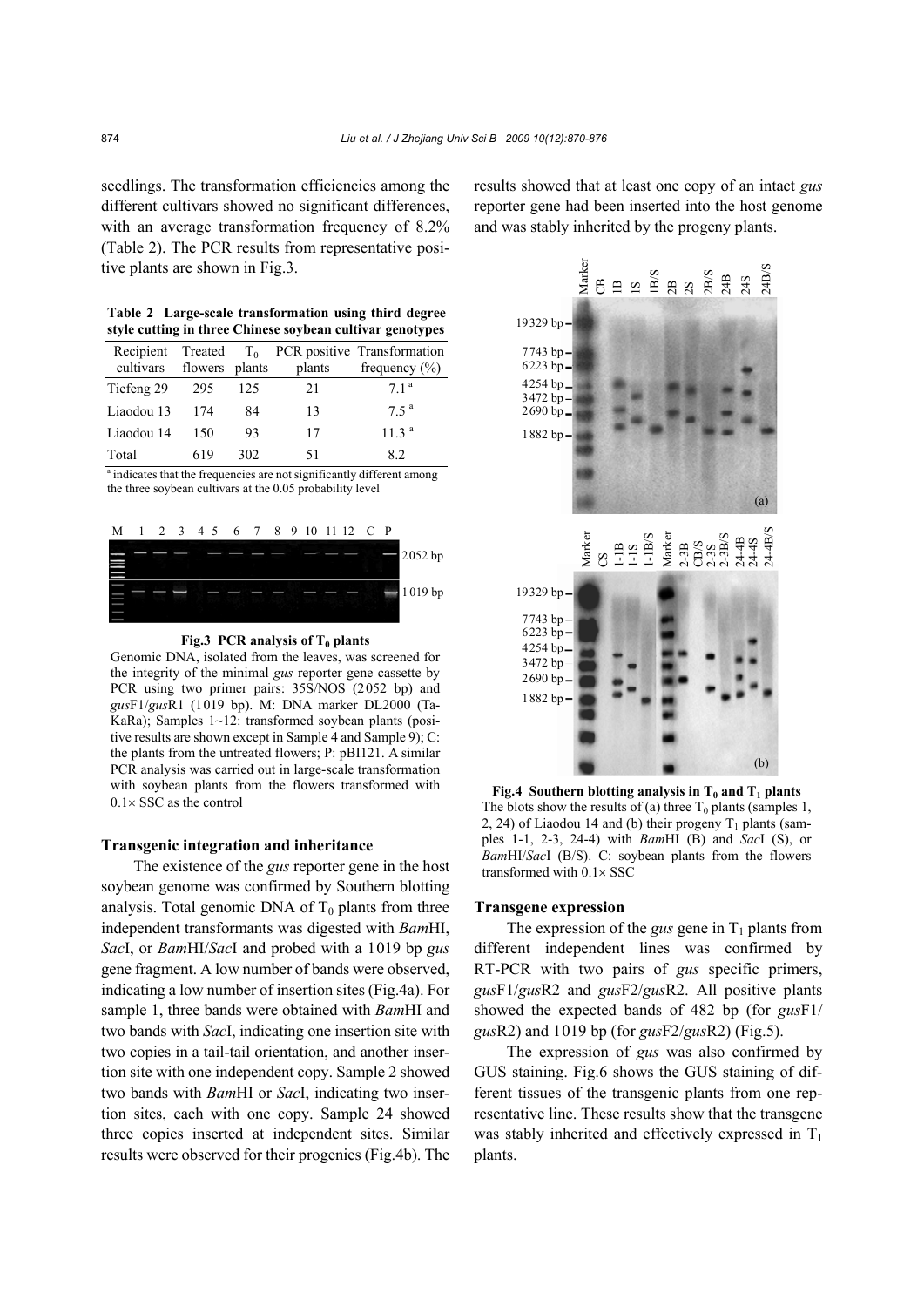

**Fig.5 RT-PCR analysis of** *gus* **expression in**  $T_1$  **plants** Total RNA of young leaves was extracted from ten independent transgenic plants. Reversed transcription (RT) was carried out with random primers according to the manufacturer's protocol using RT-PCR kit (TaKaRa, Dalian, China). The primers *gus*F2/*gus*R2 and *gus*F1/*gus*R2 were used to generate the PCR fragments of 1019 bp and 482 bp. M: DNA marker DL2000 (TaKaRa); Samples 1~10: T<sub>1</sub> plants; C: soybean plants from the flowers treated with 0.1× SSC; N: negative control using RT solution without total RNA as the template. An *Actin* gene was used as a reference molecule with the primer pair *Actin*-R1 and *Actin*-F1



Fig.6 GUS expression in T<sub>1</sub> plants

(a) & (b) Leaves of  $T_1$  plants derived from RT-PCR positive plants; (c) Leaves of control soybean plant; (d) A root from a  $T_1$  plant; (e) A root of control soybean plant

## **DISCUSSION**

A variety of in planta transformation procedures have been developed for model plants, including *Agrobacterium* infiltration into seeds, shoots, and flowers (Clough and Bent, 1998; Zhang *et al*., 2006). However, few in planta approaches have been developed for other plant species, especially legume crops. The ovary transformation method reported here has been successfully used for soybean transformation, and might also be suitable for other plants. Compared with the earlier tissue culture-based transformation methods for soybean (McCabe *et al*., 1988; Santarém and Finer, 1999), this transformation procedure is tissue culture-independent and easier to perform. It also differs from the floral dip method used in the transformation of *Arabidopsis* (Clough and Bent, 1998; Zhang *et al*., 2006) as it does not use *Agrobacterium* and the *Vir* machinery to transfer and integrate T-DNA in the plant genome. It makes use of the shortened pathway that the foreign DNA needs to pass along to reach the ovary. The optimization was a compromise between the length of this pathway and the yield of seeds, resulting in a higher transformation frequency.

The passage of exogenous DNA through the stigma-style and its entry into the host reproductive ovary cells is the key to successful transformation by floral infiltration (Bechtold *et al*., 2000; Bent, 2000). A shortened pathway facilitates entry of the DNA molecules into the embryo sac (Liu *et al*., 2009). The ovary transformation pathway is a kind of in situ reproductive transformation system; hence the physiological traits of the host soybean plants, such as the pod-bearing rate, determine the final transformation yield. Excessive wounding of the flowers causes its abortion, thereby reducing pod-bearing rates but insufficient penetration does not sufficiently expose target tissues for DNA delivery; therefore there must be a transformation pathway length which optimizes the transformation frequency and pod-bearing rates, thereby maximizing the recovery of transformed plants. In our study, the complete removal of the style without ovary wounding resulted in a maximum transformation frequency (Table 1). An average transformation frequency of 8.2% was obtained from the transformation of three soybean cultivars (Table 2). The optimization of the ovary-drip transformation method described here is therefore genotypeindependent, and should work for most soybean cultivars.

In conclusion, by optimizing the length of the cut style, in planta transformation of soybean by the ovary transformation method can improve the efficiency and reproducibility of transformation. The transgene can be maintained and expressed in transgenic soybean plants and their progeny.

# ACKNOWLEDGMENT

We thank Alan K CHANG of Dalian University of Technology, China for his help with the revision of the manuscript.